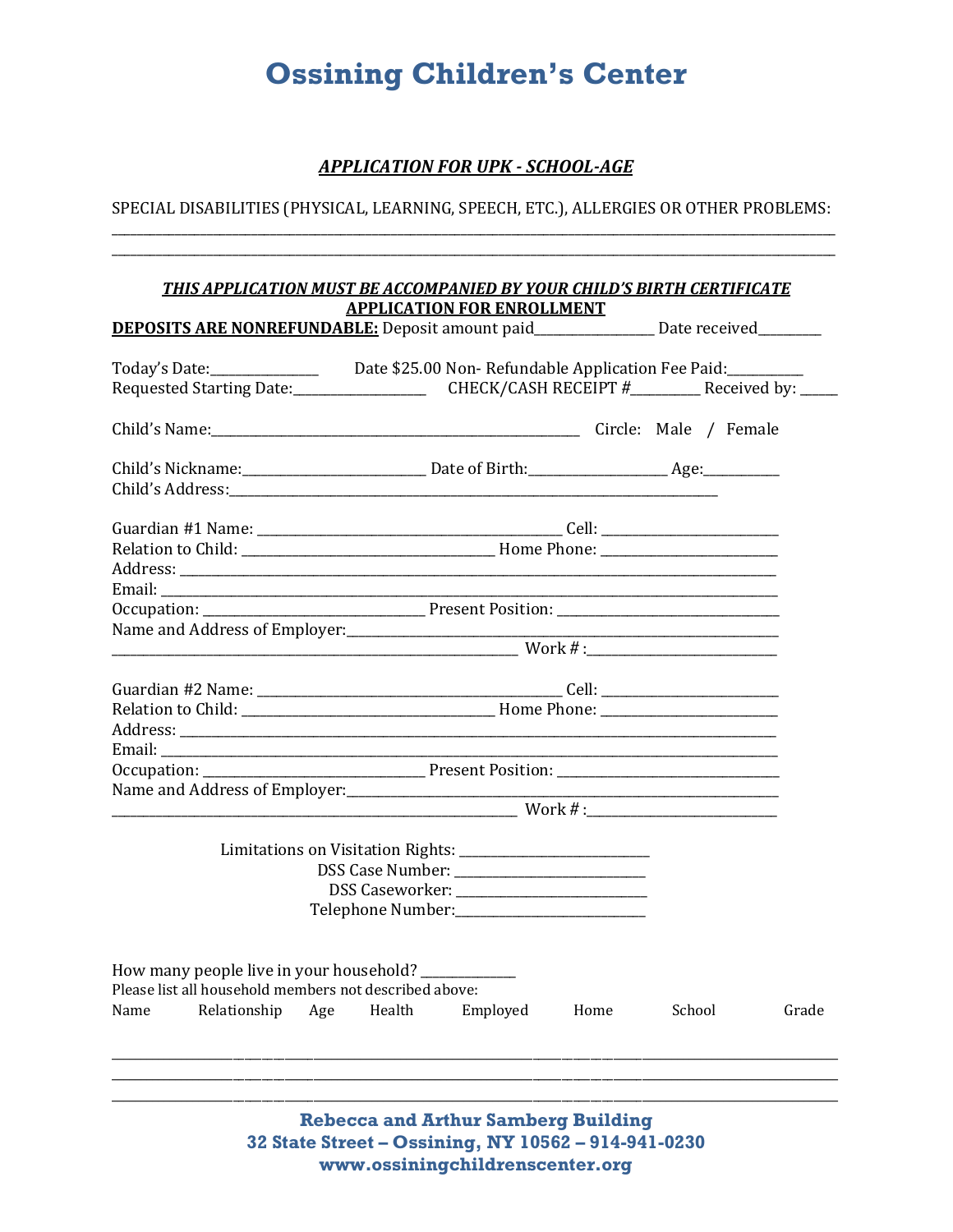|    | BACKGROUND/ SOCIAL & EMOTIONAL INFORMATION                                                    |
|----|-----------------------------------------------------------------------------------------------|
| 1. | Has your family moved a great deal? _______________________________How long have you          |
|    |                                                                                               |
| 2. |                                                                                               |
|    | Which language is your child most comfortable with? ____________________________              |
| 3. | Does your child know about his/her potential enrollment here at the Center? ___________       |
| 4. | What arrangements have been made for your child previously? _____________________             |
|    | If babysitter, day care or nursery: where? _____________ how long? _____________              |
|    |                                                                                               |
|    |                                                                                               |
| 5. | How does your child act when you have to leave him/her? _________________________             |
|    |                                                                                               |
| 6. | Most young children have certain fears. Does your child fear such things as the dark, storms, |
|    |                                                                                               |
| 7. |                                                                                               |
|    | How long will he/she stay with them?                                                          |
|    | 8. Is your child ever                                                                         |
|    | Very Aggressive? ___________ Withdrawn? ___________ Overactive? ___________ Other? __________ |
|    | 9. If there is a behavior problem, how is it normally handled? ________________________       |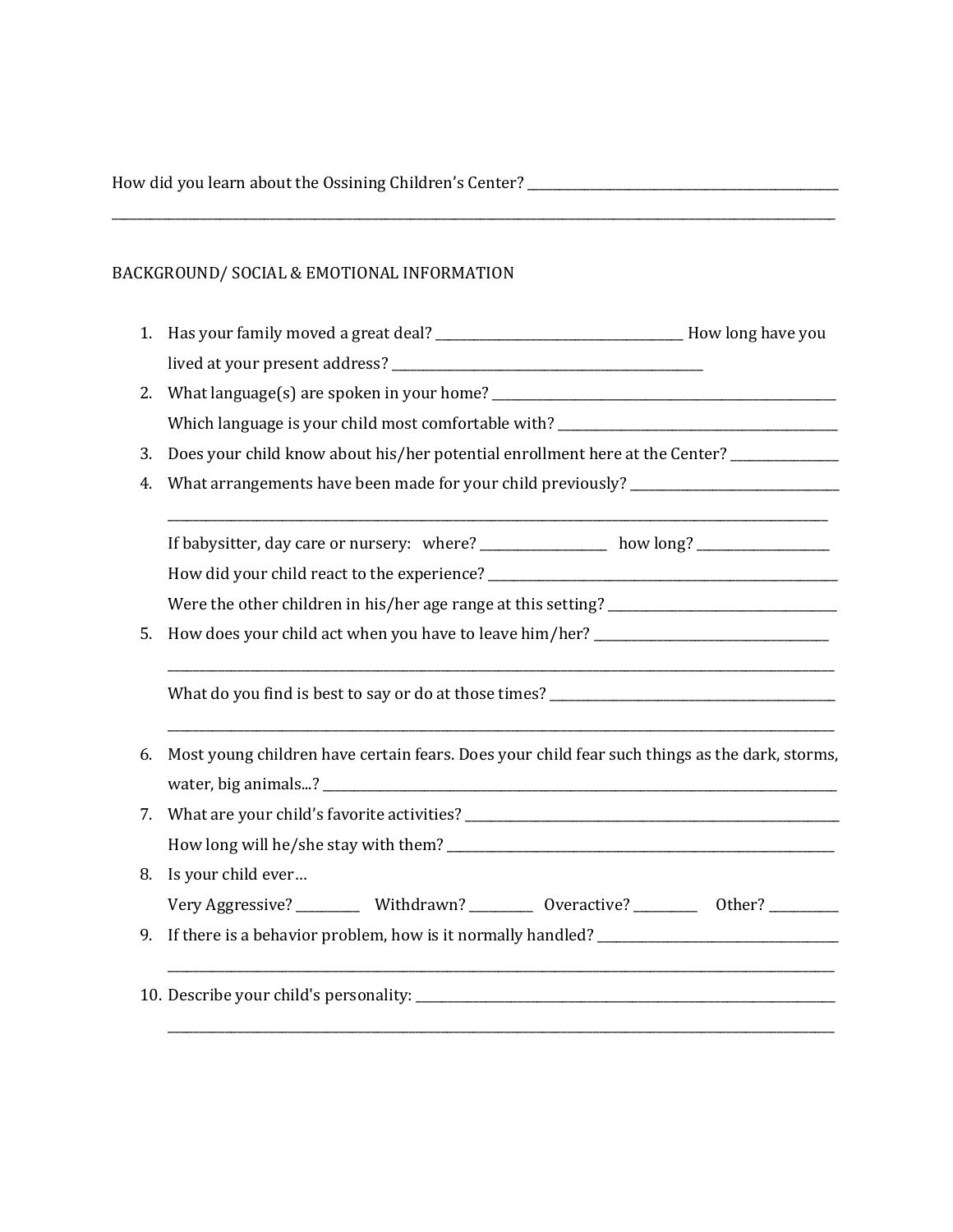# **CHILD'S DEVELOPMENT:**

| 2.              |                             |                                                                                                 |
|-----------------|-----------------------------|-------------------------------------------------------------------------------------------------|
| 3.              | At what age did your child: |                                                                                                 |
|                 |                             |                                                                                                 |
|                 |                             | Does your child have any special routines or words about toileting? __________________          |
| 4.              |                             |                                                                                                 |
|                 |                             |                                                                                                 |
| .5.             |                             | Has your child been identified by a professional as having any type of learning disabilities or |
| <b>MEDICAL:</b> |                             |                                                                                                 |
|                 |                             | DOES YOUR CHILD HAVE ANY SPECIAL DISABILITIES, ALLERGIES, OR OTHER MEDICAL                      |
|                 |                             |                                                                                                 |
|                 |                             |                                                                                                 |
|                 |                             |                                                                                                 |
|                 | Has your child had:         |                                                                                                 |
|                 | Spasms                      | Frequent Colds ________                                                                         |
|                 | Convulsions _________       | Nosebleeds _________                                                                            |
|                 | Injuries                    | Speech Difficulties ________                                                                    |
|                 | Surgery                     | Dental Problems ________                                                                        |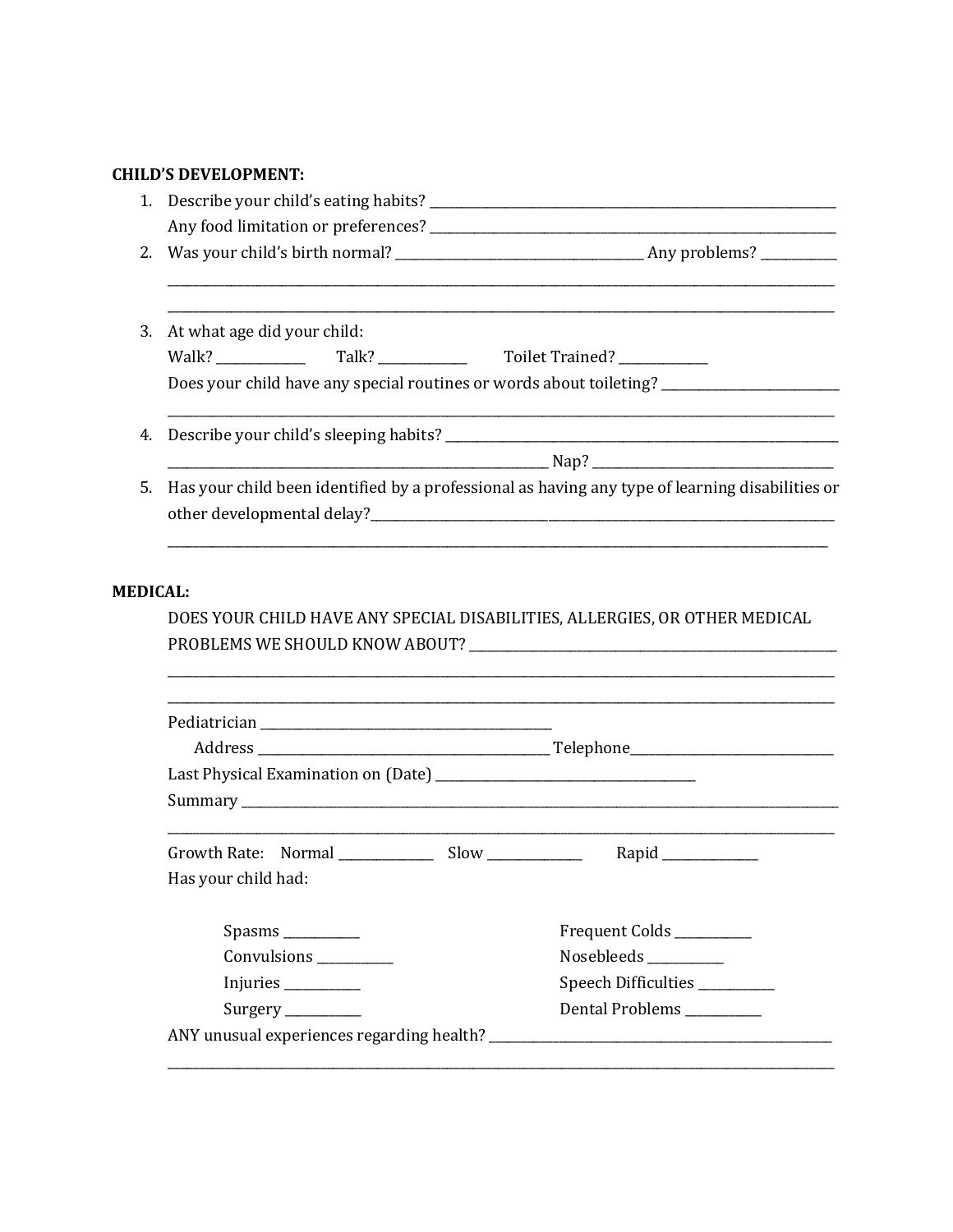# **ENROLLMENT STATEMENT**

|           |                                                              | Center, 32 State Street, Ossining, New York 10562, commencing on ______________________ |
|-----------|--------------------------------------------------------------|-----------------------------------------------------------------------------------------|
|           |                                                              |                                                                                         |
|           |                                                              |                                                                                         |
|           |                                                              |                                                                                         |
|           | Parent/ Guardian                                             | Date                                                                                    |
|           |                                                              |                                                                                         |
|           |                                                              |                                                                                         |
|           |                                                              |                                                                                         |
|           | Children withdrawn from enrollment on _____________________. |                                                                                         |
|           |                                                              | Date                                                                                    |
|           |                                                              |                                                                                         |
| Comments: |                                                              |                                                                                         |
|           |                                                              |                                                                                         |
|           |                                                              |                                                                                         |
|           |                                                              |                                                                                         |
|           |                                                              |                                                                                         |
|           |                                                              |                                                                                         |
|           |                                                              |                                                                                         |
|           |                                                              |                                                                                         |
|           | Parent/ Guardian                                             | Date                                                                                    |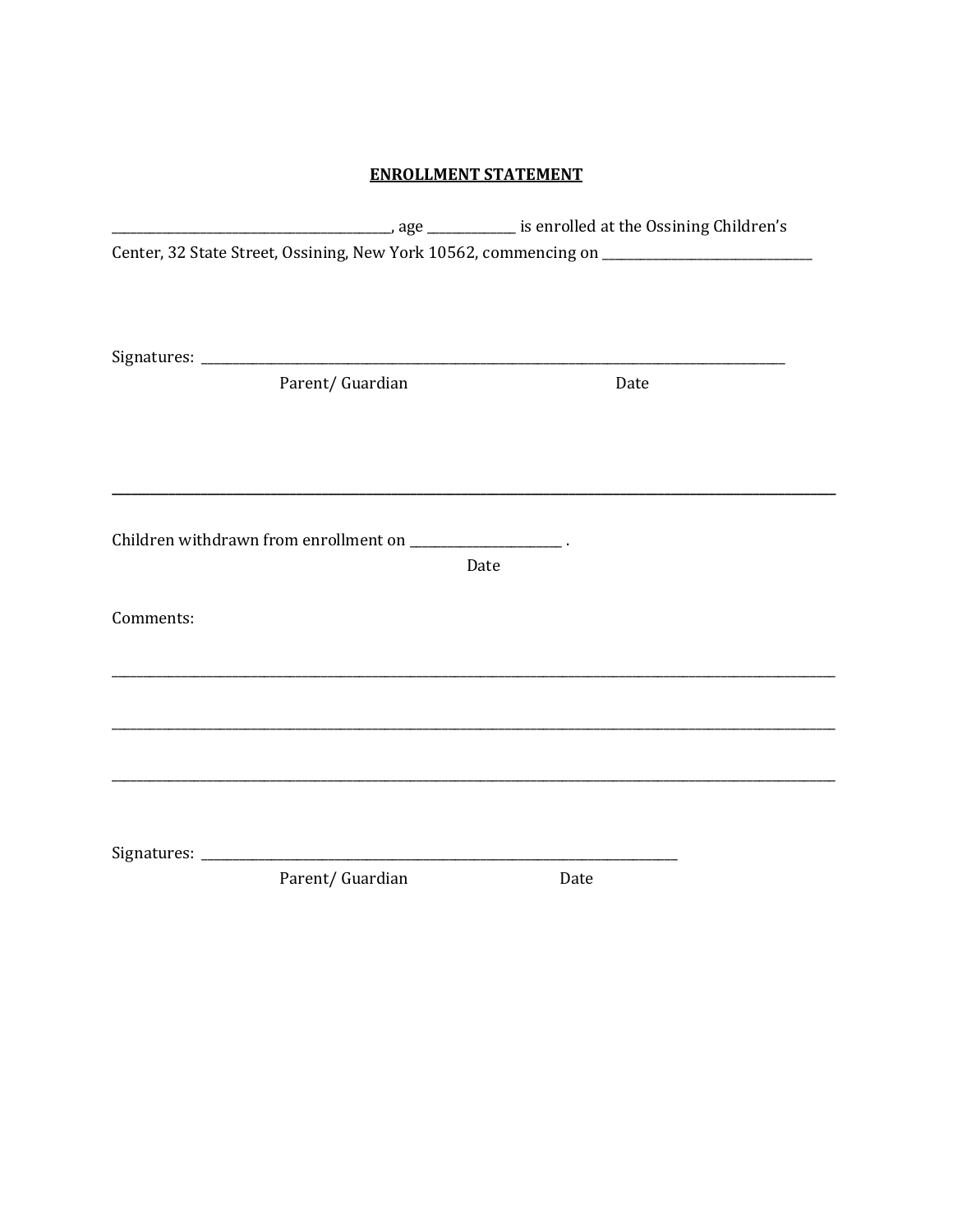|    | 1. I hereby give my permission to the OSSINING CHILDREN'S CENTER to seek EMERGENCY MEDICAL<br>TREATMENT for my child in case I am unavailable when such treatment is required. I will bear all<br>medical expenses for this treatment.         |
|----|------------------------------------------------------------------------------------------------------------------------------------------------------------------------------------------------------------------------------------------------|
|    | Signature<br>Date                                                                                                                                                                                                                              |
|    | Address Telephone<br>Name                                                                                                                                                                                                                      |
| 2. | In case of emergency, the following three persons (more, if possible) will be called and are                                                                                                                                                   |
|    | authorized to pick up my child:<br>Relationship To Child<br>Name<br>Address (7AM-6PM)<br>Telephone (CELL/WORK)                                                                                                                                 |
|    |                                                                                                                                                                                                                                                |
| 1. |                                                                                                                                                                                                                                                |
| 2. | <u> 1989 - Andrea Stadt Britain, amerikansk politiker (d. 1989)</u>                                                                                                                                                                            |
| 3. |                                                                                                                                                                                                                                                |
|    | Signature(s)<br>Date                                                                                                                                                                                                                           |
|    |                                                                                                                                                                                                                                                |
| 3. | I assume responsibility for my child from the time he/she leaves home until arrival at the Center and<br>from the time he/she leaves the Center at the end of the day.                                                                         |
|    | Signature(s)<br>Date                                                                                                                                                                                                                           |
| 4. | ________ will pick up my child from the Center at approximately__________ each day. I<br>hereby agree to notify the Center office each time any other person will pick up my child from the<br>Center.                                         |
|    | Signature(s)<br>Date                                                                                                                                                                                                                           |
| 5. | I hereby give my permission for my child to go on educational trips under the jurisdiction of the<br>Ossining Children's Center with ample and mature supervision.                                                                             |
|    | Signature(s)<br>Date                                                                                                                                                                                                                           |
| 6. | I hereby give my permission for my child to appear in the photographs taken by the Center and to<br>allow any pictures of my child to be released for publication, electronic or print, for the purpose of<br>fundraising or public relations. |
|    | Signature(s)<br>Date                                                                                                                                                                                                                           |
| 7. | I hereby give my permission for my child to be seen by the OCC psycho-educational consultant for<br>initial and follow-up assessment screenings.                                                                                               |
|    | Signature(s)<br>Date                                                                                                                                                                                                                           |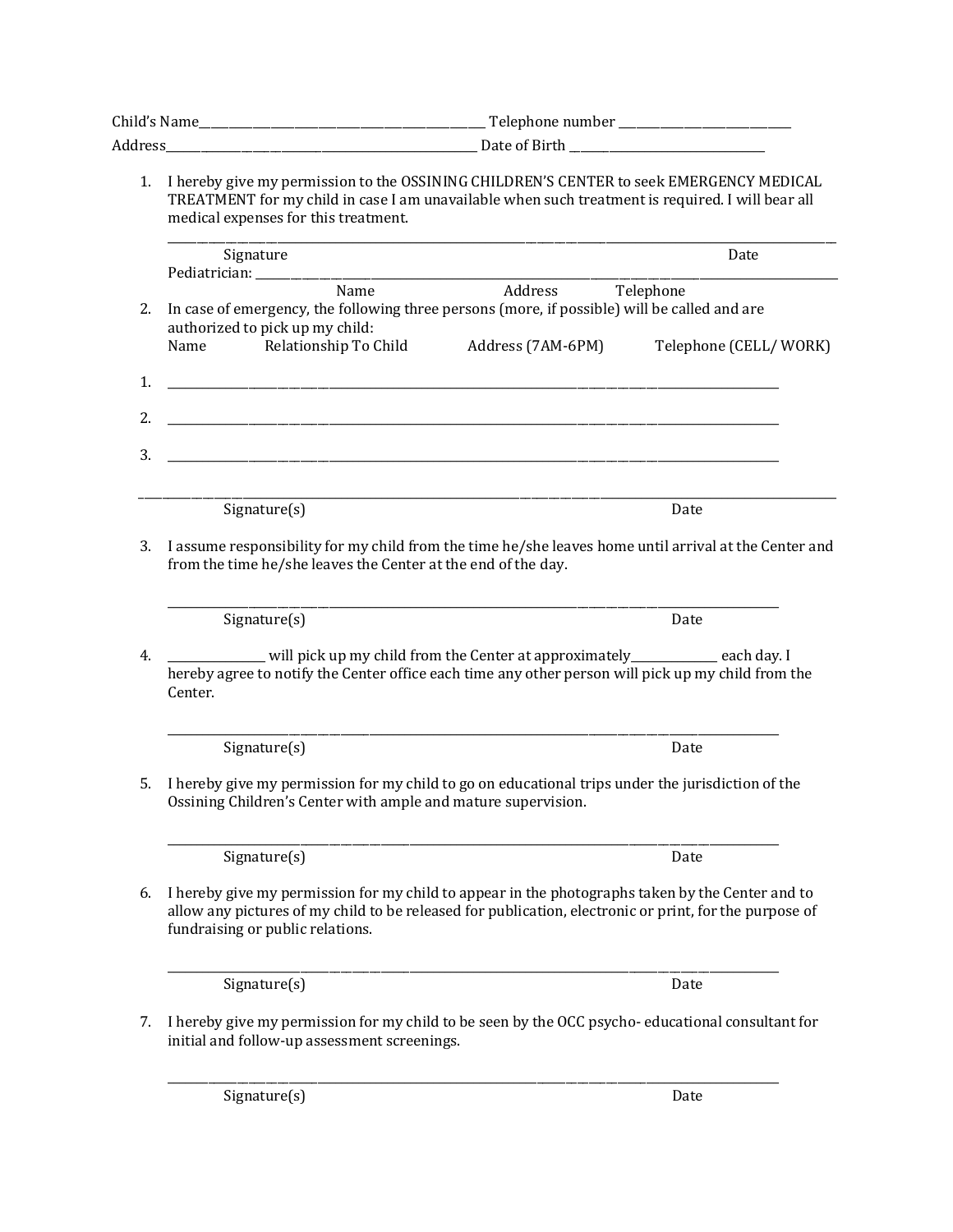# **INCOME STATEMENT**

| Child's Name                                    |                                                                                                                       |  |                                  |  |
|-------------------------------------------------|-----------------------------------------------------------------------------------------------------------------------|--|----------------------------------|--|
| Number of Family/Household Members_____________ |                                                                                                                       |  |                                  |  |
| Number of Children in Day Care:                 |                                                                                                                       |  |                                  |  |
|                                                 |                                                                                                                       |  | $Total$ <sub>_____________</sub> |  |
| Four Payroll Stubs Submitted _________          |                                                                                                                       |  |                                  |  |
| <b>GROSS INCOME SOURCES (S):</b>                |                                                                                                                       |  |                                  |  |
|                                                 |                                                                                                                       |  |                                  |  |
|                                                 |                                                                                                                       |  |                                  |  |
|                                                 |                                                                                                                       |  |                                  |  |
|                                                 |                                                                                                                       |  |                                  |  |
|                                                 |                                                                                                                       |  |                                  |  |
| Alimony:                                        | <u> 1980 - Jan Samuel Barbara, margaret e populari e provincia de la contrada de la contrada de la contrada de la</u> |  |                                  |  |
|                                                 |                                                                                                                       |  |                                  |  |
|                                                 |                                                                                                                       |  |                                  |  |

FALSIFICATION OF THE ABOVE INFORMATION SHALL RESULT IN THE TERMINATION OF YOUR CHILD'S PARTICIPATION IN OUR PROGRAM. FOUR PAYROLL STUBS FOR EACH WAGE EARNER IN THE HOUSEHOLD **MUST** ACCOMPANY THIS FORM.

# THE OFFICE IS TO BE NOTIFIED IMMEDIATELY IF THERE IS ANY CHANGE IN GROSS INCOME. **INCOME SUBJECT TO VERIFICATION TWICE YEARLY**

Signature:

\_\_\_\_\_\_\_\_\_\_\_\_\_\_\_\_\_\_\_\_\_\_\_\_\_\_\_\_\_\_\_\_\_\_\_\_\_\_\_\_\_\_\_\_\_\_\_ \_\_\_\_\_\_\_\_\_\_\_\_\_\_\_\_\_\_\_\_\_\_\_\_\_\_\_\_\_\_\_\_\_\_ \_\_\_\_\_\_\_\_\_\_\_\_\_\_\_\_\_\_\_\_\_\_\_\_\_\_\_\_\_ Parent/ Guardian Soc. Sec. # Date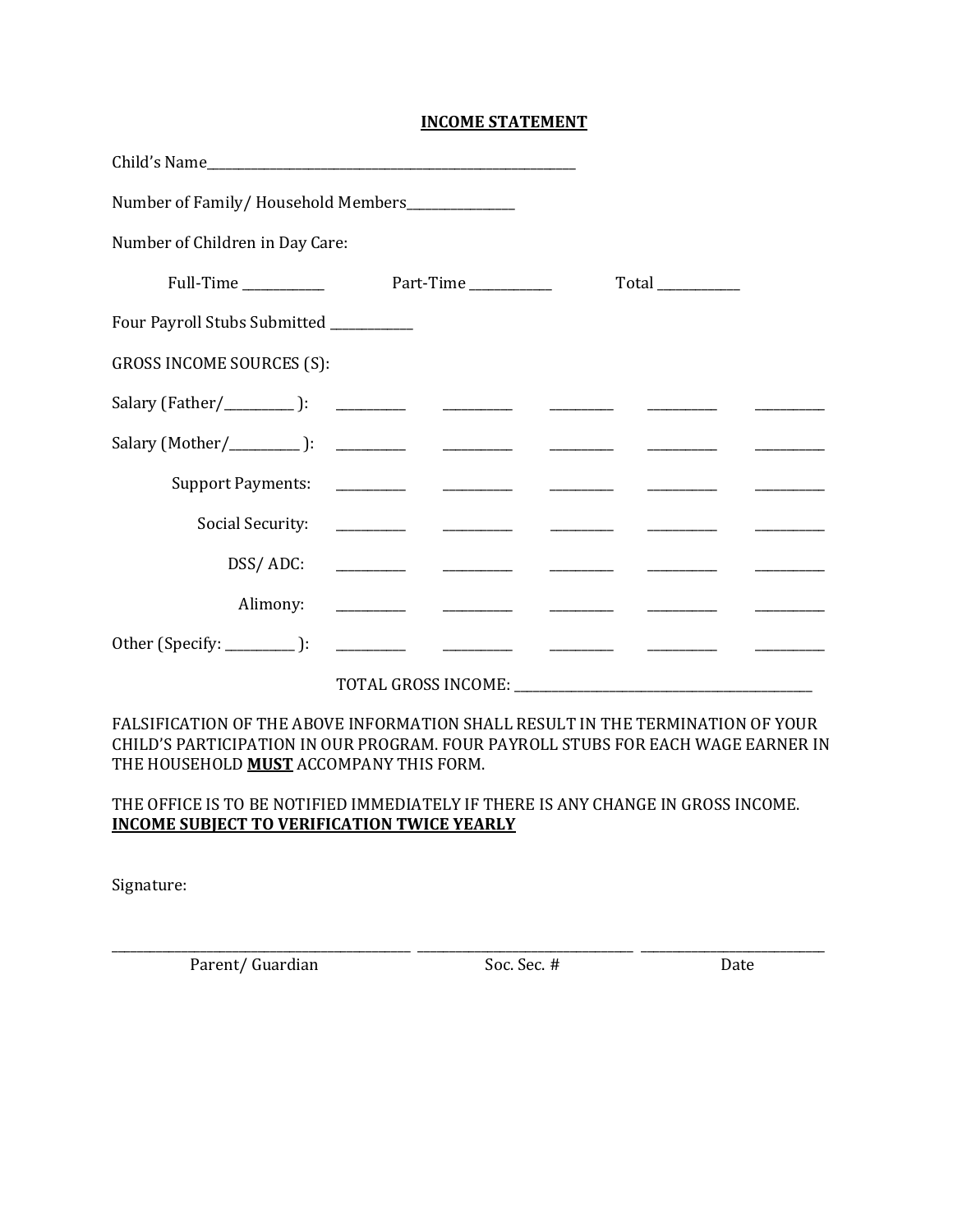# **FEE SCHEDULE**

| PROGRAM                         | <b>FIRST CHILD</b>                                                                                                                                     | <b>SIBLING</b> | <b>SIBLING</b>                                                                                                        |
|---------------------------------|--------------------------------------------------------------------------------------------------------------------------------------------------------|----------------|-----------------------------------------------------------------------------------------------------------------------|
| A) INFANT/ TODDLER              |                                                                                                                                                        |                |                                                                                                                       |
| B) PRE-SCHOOL                   | the control of the control of the control of the control of the control of                                                                             |                |                                                                                                                       |
| C) UNIVERSAL PRE-K              |                                                                                                                                                        |                |                                                                                                                       |
| D) KINDERGARTEN                 |                                                                                                                                                        |                |                                                                                                                       |
| E) AFTER-SCHOOL                 |                                                                                                                                                        |                |                                                                                                                       |
|                                 |                                                                                                                                                        |                |                                                                                                                       |
|                                 |                                                                                                                                                        |                |                                                                                                                       |
|                                 |                                                                                                                                                        |                |                                                                                                                       |
| <b>TOTAL WEEKLY FAMILY FEE:</b> |                                                                                                                                                        |                | <u> 1980 - Johann Barn, mars ann an t-Amhain an t-Amhain an t-Amhain an t-Amhain an t-Amhain an t-Amhain an t-Amh</u> |
|                                 |                                                                                                                                                        |                | ADDITIONAL WEEKLY RATE FOR FULL DAY FOR AFTER-SCHOOL STUDENTS: ________________                                       |
|                                 |                                                                                                                                                        |                |                                                                                                                       |
|                                 |                                                                                                                                                        |                |                                                                                                                       |
|                                 | I hereby agree to pay \$ ________________ weekly full-time/\$__________weekly part-time to the<br>OSSINING CHILDREN'S CENTER for the care of my child: |                |                                                                                                                       |
|                                 |                                                                                                                                                        |                |                                                                                                                       |
|                                 |                                                                                                                                                        |                |                                                                                                                       |

 $\overline{a}$ 

Parent/Guardian

Date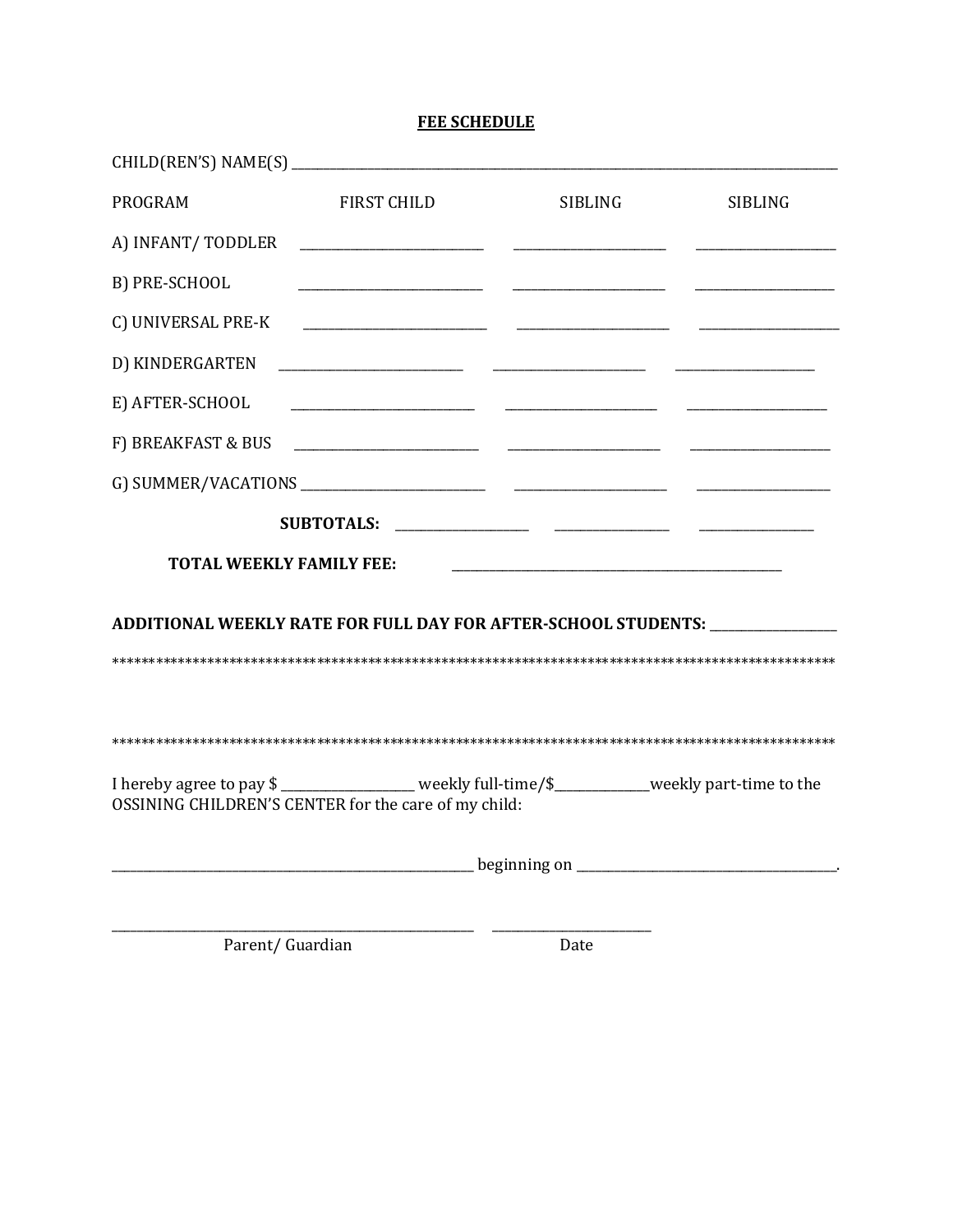#### POLICY STATEMENT

The Ossining Children's Center is open to all children regardless of race, creed, or ethnic origin.

For a child to be admitted to the Center, the parent(s) must complete and sign the forms presented by the Center including:

- A. Application for Enrollment
- B. Permission Forms
- C. Income Statement and Fee Schedule
- D. CACFP Form
- E. Title XX Form (when applicable)
- F. Policy Statement
- G. Health Form (completed by a physician) required annually

# **INCOME VERIFICATION**

● Income verification may be required twice a year for all parents whose children attend the Center.

# **TUITION**

- Tuition fees are due on Friday for each forthcoming week. Fee may be based on a sliding scale and are adjusted whenever there is a change in income. Fee increases for parents who fail to provide income verification are retroactive to the last verification date. Fee decreases are not retroactive.
- Parents are responsible for the entire tuition even if the child is absent. However, if a child is absent for the entire week, fee will be half of the regular weekly fee.
- Part-time school-age students' tuition will be charged at the full-day tuition rate for full weeks (i.e. school vacation weeks).
- Parents who are eligible for government funding but who refuse to accept funding *or* who fail to submit the required documents in an accurate and timely manner will be required to pay a fee equal to the amount of the funding they refuse.
- If a parent falls *TWO* weeks behind in payment of tuition fees, the child will not be allowed to attend the Ossining Children's Center until such payments are brought up-to-date.

# **PAST-DUE ACCOUNTS**

● Past due accounts of children who have left the Center with an outstanding balance will be transferred to an attorney and the cost of collection will be added to the overdue account.

# **HOURS**

- The hours of the Ossining Children's Center are from 7:00 a.m. to 5:55 p.m.
- Arrival should be between 7:00 a.m. and 10:00 a.m. unless otherwise noted.

**\_\_\_\_\_\_\_\_\_\_\_\_\_\_\_\_\_\_\_\_\_\_\_\_\_\_\_\_\_\_\_\_\_\_\_\_\_\_\_\_\_\_\_\_\_\_\_\_\_\_\_\_\_\_\_\_\_\_\_\_\_\_\_\_\_\_\_ \_\_\_\_\_\_\_\_\_\_\_\_\_\_\_\_\_\_\_\_\_\_\_\_\_\_\_**

● CHILDREN MUST BE SIGNED IN AND OUT ON THE CLIPBOARD UPON ARRIVAL AND AT PICK UP.

# **I have read the above statements and will abide by the policies of the OSSINING CHILDREN'S CENTER.**

Parent/Guardian Date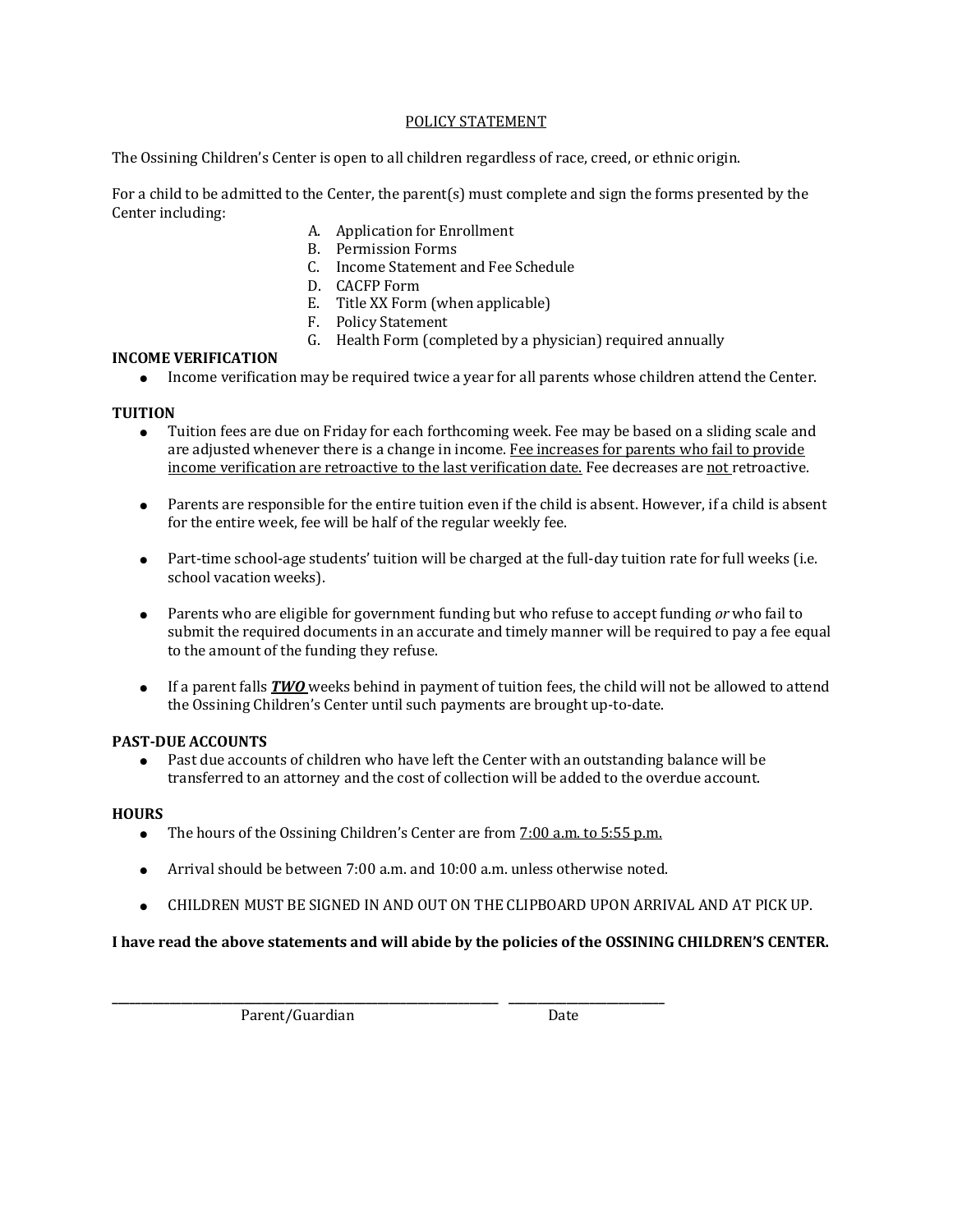- The Center closes promptly at  $5:55$  p.m. each day. If a child is picked up by 6:00 p.m. a late fee of \$10.00 for every 20 minutes or part thereof will be charged. The parent will be asked to record in the late fees book the time of arrival, the child's name and their signature. The fee will be due with regular tuition fees.
- Parents who arrive late consistently (more than four-six times in a month) will be requested to find childcare which more suits their individual needs.
- If a child is not picked up by 7:00 p.m. and a call has not been received from the parents or the Center has been unable to contact any of the family's designated emergency numbers, the child will be taken to the Ossining Police Station.

# **FOOD**

- All Center menus, consisting of breakfast, lunch, and snack each full day, are approved by a nutritionist.
- With the exception of infant formula, the Center will provide each full-time child with at least two-thirds of his daily food requirement. Children attending a part-time program without lunch will receive at least one nutritious snack. Other part-time children will receive snack and lunch.
- Menus will be dated and posted on the bulletin board in the entrance hall.

#### **HEALTH**

- The Center has arranged for group accident insurance coverage for all children for accidents occurring while children are under the Center's care. All parents are required to pay the insurance fee with the first week's tuition and each September thereafter.
- Children are required to have physical examinations once a year as preschoolers and once every two years as school-agers. Children will not be admitted to the Center without an up-to-date medical examination and a health form on file.
- The children are given a routine check every day upon arrival. Any child who shows symptoms of infection will have to be returned home.

#### **EXCLUSION GUIDELINES**

The following symptoms could represent communicable diseases and are reasons for excluding children: Diarrhea- two or more loose stools (with increased stool water and/or decreased form) or of stools contain blood or mucus.

Vomiting- two or more times in previous twenty- four hours unless physician determines vomiting is not due to communicable condition and child is not in danger of dehydration.

Fever- 101 or higher

Any child with these symptoms should remain at home for 24 hours after the symptoms are gone.

# **MEDICATION**

The Center may not administer any medication or special diet without written instructions from a physician.

# **PERSONAL BELONGINGS**

The Ossining Children's Center cannot be held responsible for lost items. Please label all of your child's belongings with his or her name: clothing, blankets, naptime stuffed animals, etc.

#### **I have read the above statements and will abide by the policies of the OSSINING CHILDREN'S CENTER.**

**\_\_\_\_\_\_\_\_\_\_\_\_\_\_\_\_\_\_\_\_\_\_\_\_\_\_\_\_\_\_\_\_\_\_\_\_\_\_\_\_\_\_\_\_\_\_\_\_\_\_\_\_\_\_\_\_\_\_\_\_\_\_\_\_\_\_\_ \_\_\_\_\_\_\_\_\_\_\_\_\_\_\_\_\_\_\_\_\_\_\_\_\_\_\_**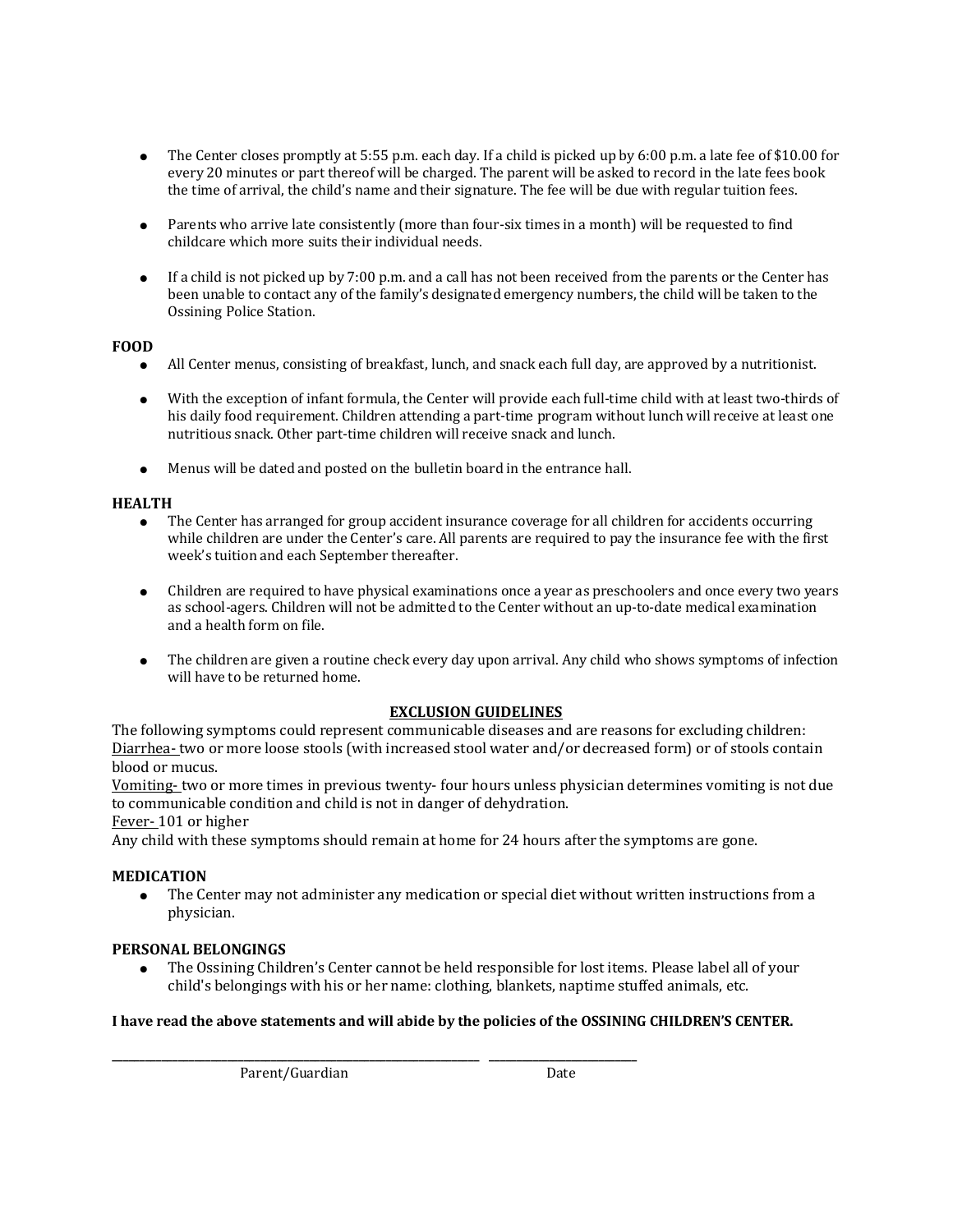# **CONFERENCES**

● Conferences are scheduled with teachers in February and June. Parents may request a teacher conference at any time.

# **TERMINATION**

● The Center reserves the right to terminate a child from the Center if it is determined that our program does not meet the needs for a child.

#### **COMMUNICATION**

● In order to provide the best possible care for your child, we require permission to communicate with his/her school.

#### **SAMPLE DAILY SCHEDULE (UPK)**

| $7:00 - 8:00$   | Arrival/ Early Breakfast/ Free Play |
|-----------------|-------------------------------------|
| $8:00 - 9:00$   | <b>Breakfast</b>                    |
| $9:00 - 10:00$  | Group Meeting                       |
| $10:00 - 11:00$ | Work Sessions                       |
| $11:00 - 11:30$ | Outdoor Free Play                   |
| $11:30 - 12:30$ | Lunch                               |
| $12:30 - 2:30$  | Nap                                 |
| $2:30 - 3:00$   | Snack                               |
| $3:00 - 5:00$   | Outdoor Free Play                   |
| $5:00 - 6:00$   | <b>Quiet Activity</b>               |
|                 |                                     |

**I have read the above statements and will abide by the policies of the OSSINING CHILDREN'S CENTER.**

**\_\_\_\_\_\_\_\_\_\_\_\_\_\_\_\_\_\_\_\_\_\_\_\_\_\_\_\_\_\_\_\_\_\_\_\_\_\_\_\_\_\_\_\_\_\_\_\_\_\_\_\_\_\_\_\_\_\_\_\_\_\_\_\_\_\_\_ \_\_\_\_\_\_\_\_\_\_\_\_\_\_\_\_\_\_\_\_\_\_\_\_\_\_\_**

Parent/Guardian Date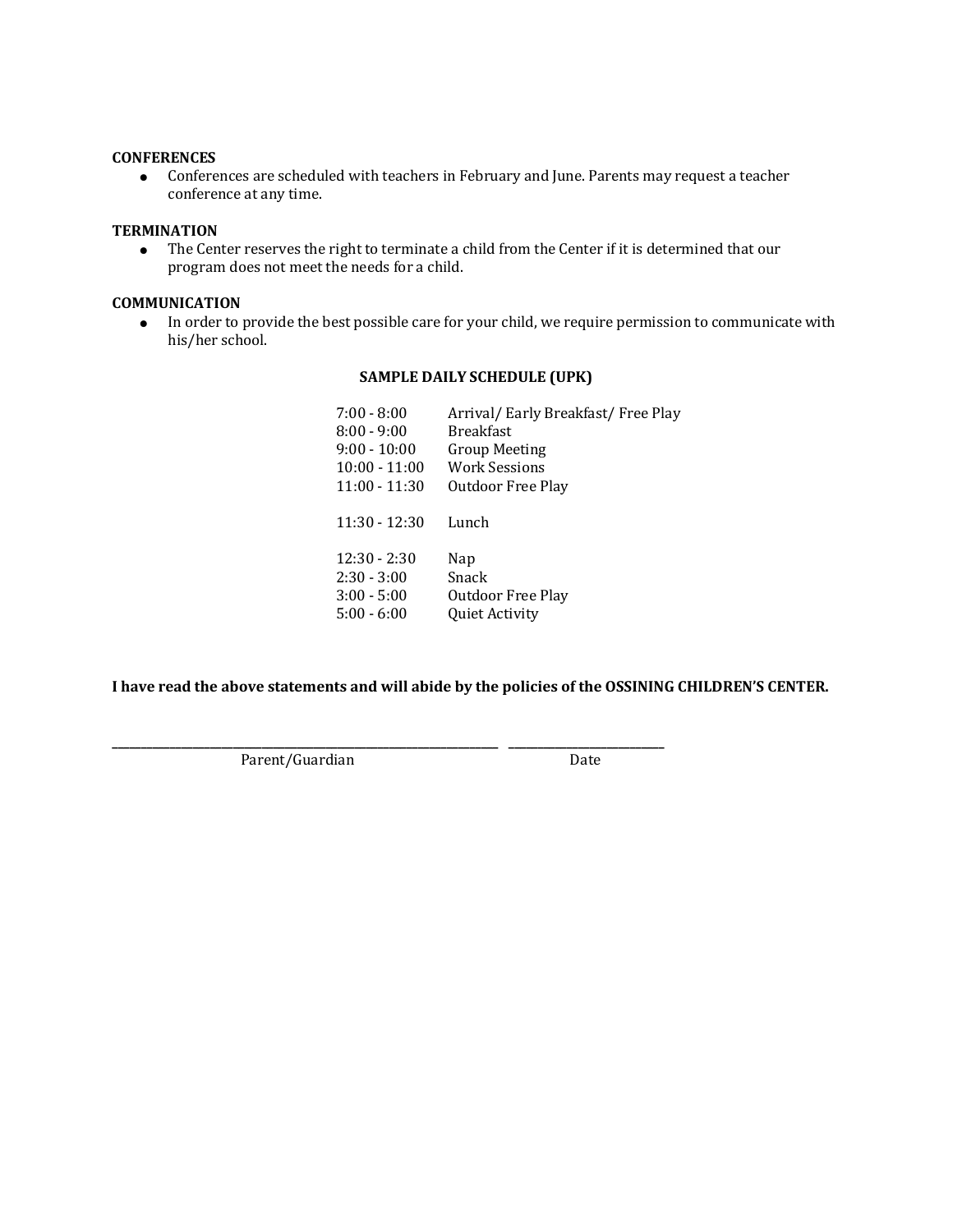THIS FORMMUST BE COMPLETED REGARDLESS OF INCOME LEVEL X \* TIENE QUE SER COMPLETADO \*

NEW YORK STATE DEPARTMENT OF HEALTH Child and Adult Care Food Program

**Income Eligibility Form** for Child Care Centers

Complete SECTION B if no one in your household participates in SNAP,

receives TANF, participates in FDPIR or if none of the children enrolled in

List all household members below. Include yourself and all adults and children NOT listed above, even if they do not receive income. Then list all

Security, child support, foster child's personal income and any other

HOUSEHOLD MEMBER NAME

2.  $\overline{\phantom{a}}$ 

income received last month in your household in the column to the right. Gross income includes: earnings from work, pensions, retirement, Social

 $5.$   $$$ 

 $6.$   $$$ 

 $\frac{1}{2}$ 

**SECTION B SECTION** B

MONTHLY GROSS SALARY

 $\frac{1}{2}$ 

 $\sim$ 

the child care center is a foster child.

 $\ast$ 

sources of income.

See INSTRUCTIONS on reverse.

CHILD CARE CENTER NAME Ossening Childrens Center

 $\star$  Print the name of the child(ren) enrolled in this child care center

# $\overline{2}$

#### **DIRECTIONS**

 $\mathbf{1}$ 

#### Complete SECTION A if anyone in your household

- 1. Participates in the Supplemental Nutrition Assistance Program (SNAP)
- 2. Receives Temporary Assistance to Needy Families (TANF)
- 3. Participates in the Food Distribution Program on Indian Reservations (FDPIR) OR
- 4. Is a foster child

**SECTION A** 

SNAP Case  $#$ 

TANF#

 $FDPIR \#$ 

Names of

Foster Children

An adult household member must sign the application before it can be approved. After reading the following statement and the statement on the back, sign below.

I certify that the above information is true. I understand that the center will get Federal funds based on the information I give.

| FOR SPONSOR USE ONLY                                                                                                                                                                                                                                                                                       | An adult household member must sign the application before it can<br>be approved. After reading the following statement and the statement on                                                                                 |
|------------------------------------------------------------------------------------------------------------------------------------------------------------------------------------------------------------------------------------------------------------------------------------------------------------|------------------------------------------------------------------------------------------------------------------------------------------------------------------------------------------------------------------------------|
| CACFP Agreement # $3080$<br>Total Number of Household Members<br>(INCLUDING FOSTER CHILDREN, IF APPLICABLE)<br>Total Household Income \$                                                                                                                                                                   | $\overleftrightarrow{\mathbf{H}}$ back, sign below.<br>Teertify that the above information is true and that all income is reported.<br>understand that the center will get Federal funds based on the<br>information I give. |
| Paid<br>Reduced<br>Free the contract of the state of the state of the state of the state of the state of the state of the state of the state of the state of the state of the state of the state of the state of the state of the state of the st<br>Date of Determination<br>Signature of<br>Center Staff | Signature<br>Print Name<br>LAST FOUR (4) DIGITS OF                                                                                                                                                                           |
|                                                                                                                                                                                                                                                                                                            | SOCIAL SECURITY NUMBER<br>DATE<br>USDA is an equal opportunity provider and employer.                                                                                                                                        |

DOH-3688 (6/14) Page 1 of 2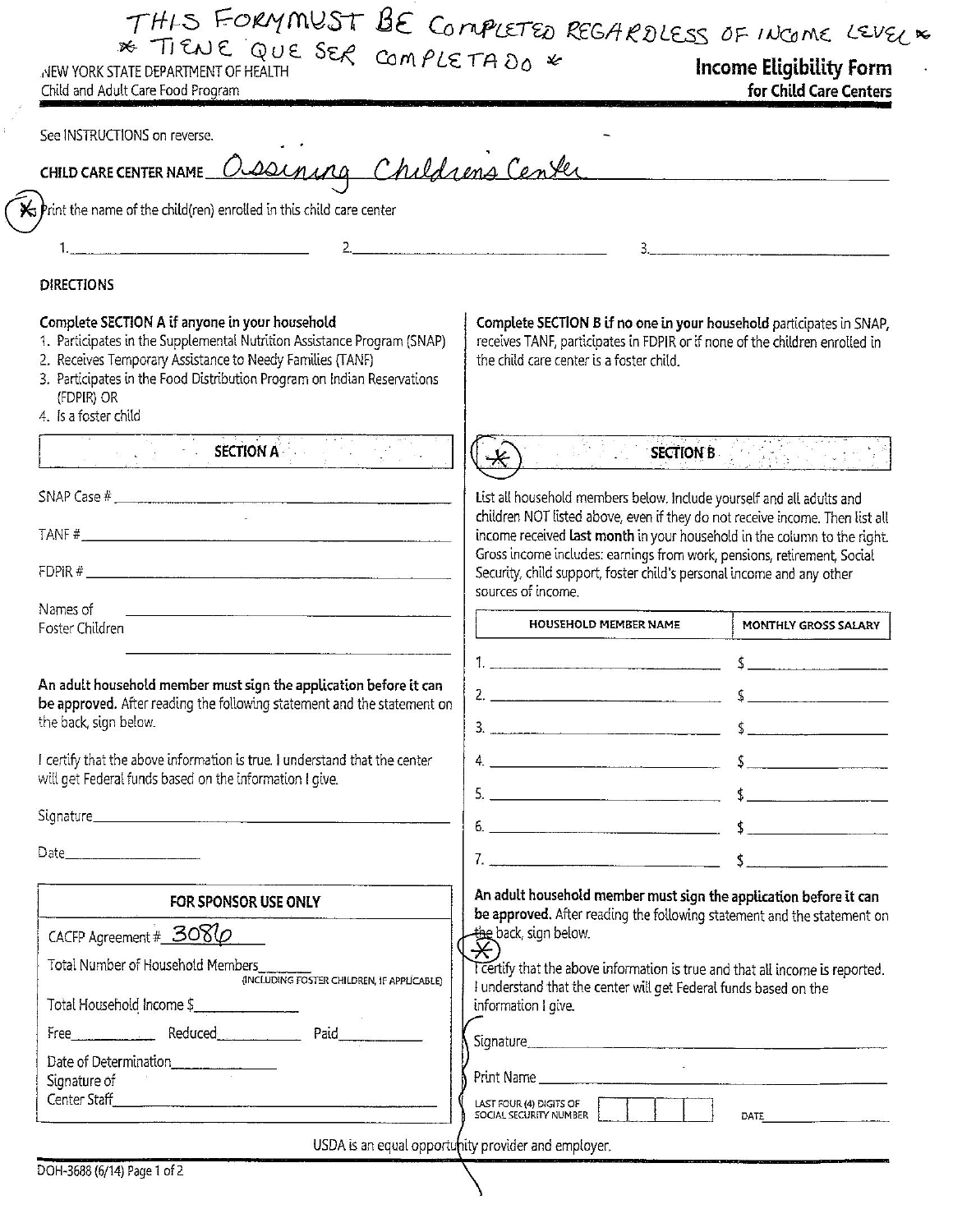#### NEW YORK STATE OFFICE OF CHILDREN AND FAMILY SERVICES **CHILD IN CARE MEDICAL STATEMENT**

# **To Be Completed By Licensed Physician, Physician Assistant or Nurse Practitioner**

| - - - -<br>___<br>___<br>__<br>__<br>___<br>f Child:<br>0t<br>Name. | ___<br>___<br>___<br>___<br>Date of Birth: | .<br>____<br>⊶ Examir<br>Date of<br>ation. |
|---------------------------------------------------------------------|--------------------------------------------|--------------------------------------------|
|                                                                     |                                            |                                            |

#### **Immunizations required for entry into day care**

**Medical Exemption** The physical condition of the named child is such that one or more of the immunizations would endanger life or health. Attach certification specifying the exempt immunization(s).

 $\Box$  Yes  $\Box$  No

| Diphtheria, Tetanus and<br>Pertussis (DPT) Diphtheria<br>and Tetanus and acellular<br>Pertussis (DTaP) | $\sqrt{ }$<br>$1st$ Date | $2nd$ Date           | $3rd$ Date           | $4th$ Date                                                                    | 5 <sup>th</sup> Date |
|--------------------------------------------------------------------------------------------------------|--------------------------|----------------------|----------------------|-------------------------------------------------------------------------------|----------------------|
| Polio (IPV or OPV)                                                                                     | 1 <sup>st</sup> Date     | $2nd$ Date           | 3rd Date             | 4 <sup>th</sup> Date                                                          |                      |
| Haemophilus influenzae<br>type B (Hib)                                                                 | 1 <sup>st</sup> Date     | $2nd$ Date           | 3 <sup>rd</sup> Date | $4th$ Date OR 1 <sup>st</sup> Date (if given on or after<br>15 months of age) |                      |
| Pnuemococcal Conjugate<br>(PCV) for those born on or<br>after 1/1/08)                                  | 1 <sup>st</sup> Date     | $2nd$ Date           | 3 <sup>rd</sup> Date | 4 <sup>th</sup> Date                                                          |                      |
| <b>Hepatitis B</b>                                                                                     | 1 <sup>st</sup> Date     | 2 <sup>nd</sup> Date | 3 <sup>rd</sup> Date |                                                                               |                      |
| Measles, Mumps and<br>Rubella (MMR)                                                                    | 1 <sup>st</sup> Date     | $2nd$ Date           |                      |                                                                               |                      |
| Varicella (also known as<br>Chicken Pox)                                                               | 1 <sup>st</sup> Date     | $2nd$ Date           |                      |                                                                               |                      |

# **Other Immunizations may include the recommended vaccines of Rotavirus, Influenza and Hepatitis A**

| Type of Immunization: | Date: | Type of Immunization: | Date: |
|-----------------------|-------|-----------------------|-------|
| Type of Immunization: | Date: | Type of Immunization: | Date: |
| Type of Immunization: | Date: | Type of Immunization: | Date: |

# **Tests**

| Tuberculin Test Date:<br>Mantoux Results: $\Box$ Positive $\Box$ Negative                                                                                                                                                                                                                                                                                                                                                             |        |            | mm                        |  |
|---------------------------------------------------------------------------------------------------------------------------------------------------------------------------------------------------------------------------------------------------------------------------------------------------------------------------------------------------------------------------------------------------------------------------------------|--------|------------|---------------------------|--|
| TB Tests are at the physician's discretion. Acceptable tests include Mantoux or other federally approved test.                                                                                                                                                                                                                                                                                                                        |        |            |                           |  |
| If positive, or if x-ray ordered, attach physician's statement documenting treatment and follow-up.                                                                                                                                                                                                                                                                                                                                   |        |            |                           |  |
| Lead Screening Date: / /<br>Attach lead level statement<br>Lead Screening (Include All Dates and Results)                                                                                                                                                                                                                                                                                                                             |        |            |                           |  |
| Result:<br>1 year<br>$\frac{1}{2}$                                                                                                                                                                                                                                                                                                                                                                                                    | mcg/dL | Venous     | Capillary                 |  |
| 2 years<br>Result:<br>$\sqrt{1}$                                                                                                                                                                                                                                                                                                                                                                                                      | mcg/dL | Venous     | $\Box$ Capillary          |  |
| Most recent date of lead screening (if different from above):                                                                                                                                                                                                                                                                                                                                                                         |        |            |                           |  |
| Result:                                                                                                                                                                                                                                                                                                                                                                                                                               | mcg/dL | l I Venous | Capillary<br>$\mathbf{I}$ |  |
| Per NYS law, a blood lead test is required at 1 and 2 years of age and whenever risk of lead poisoning is likely.<br>If the child has not been tested for lead, the day care provider may not exclude the child from child day care, but must<br>give the parent information on lead poisoning and prevention, and refer the parent to their health care provider or the<br>county health department for a lead blood screening test. |        |            |                           |  |

*(Continued on reverse side)*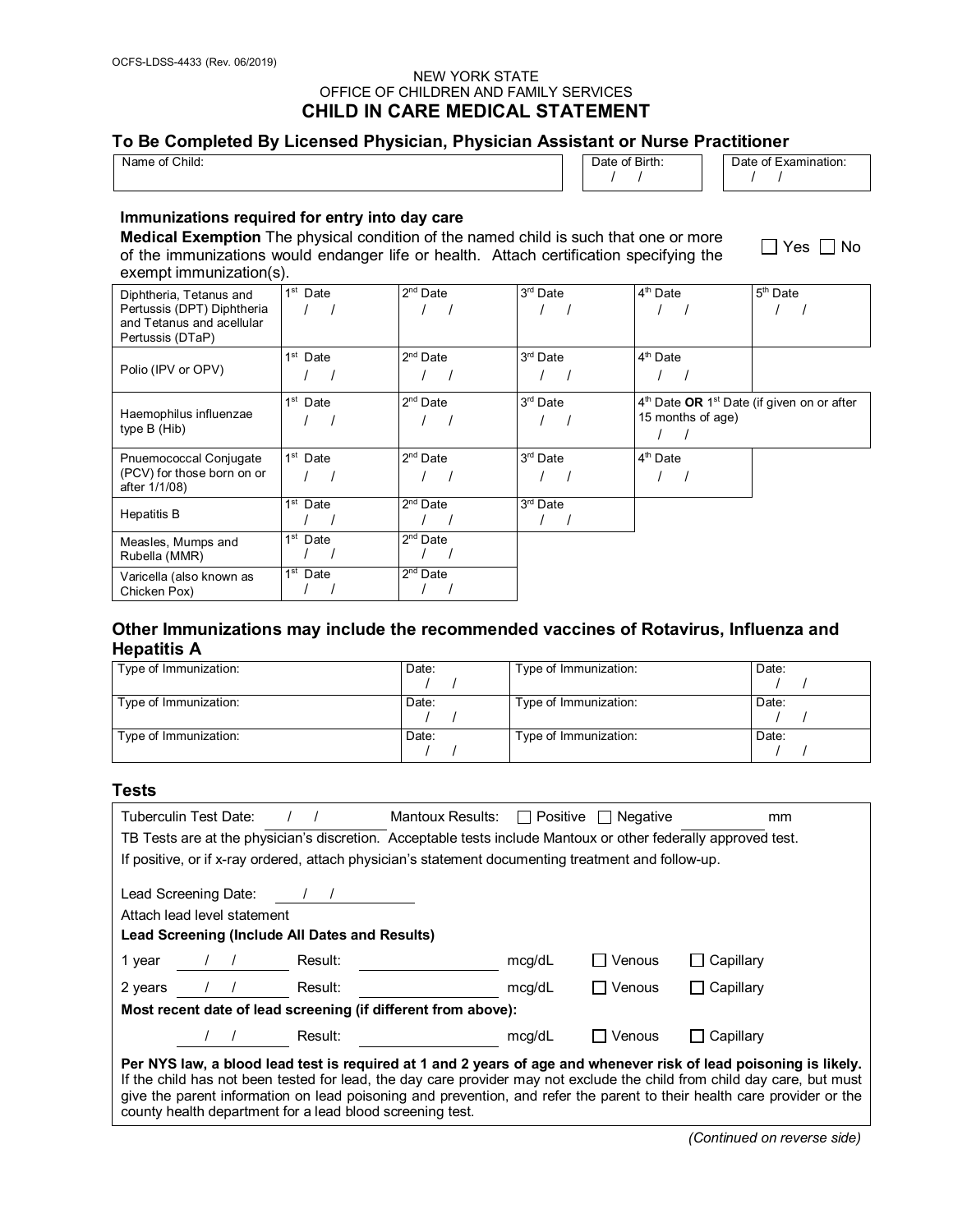# **CHILD IN CARE MEDICAL STATEMENT** *(continued)*

#### **Comments**

| Are there allergies? (Specify)                                                     | Yes<br>$\Box$ No           |  |
|------------------------------------------------------------------------------------|----------------------------|--|
| Is medication regularly taken?<br>(Specify drug and condition)                     | Yes<br>No.<br>$\mathbf{L}$ |  |
| Is a special diet required?<br>(Specify diet and condition)                        | Yes<br>$\Box$ No           |  |
| Are there any hearing, visual or dental<br>conditions requiring special attention? | ∣ I No<br>Yes              |  |
| Are there any medical or developmental<br>conditions requiring special attention?  | Yes<br>No.                 |  |

# **Summary of Physical Exam**

Include special recommendations to child day care providers

| On the basis of my findings as indicated above and on my knowledge of the named child, I find                          |  |
|------------------------------------------------------------------------------------------------------------------------|--|
| that: he/she is free from contagious and communicable disease and is able to participate in child $\Box$ Yes $\Box$ No |  |
| day care.                                                                                                              |  |

| Signature of Examiner    |                         | Address          |
|--------------------------|-------------------------|------------------|
| <b>Please Print Name</b> |                         | City, State, Zip |
| Title                    | $\blacksquare$<br>Phone | Date             |